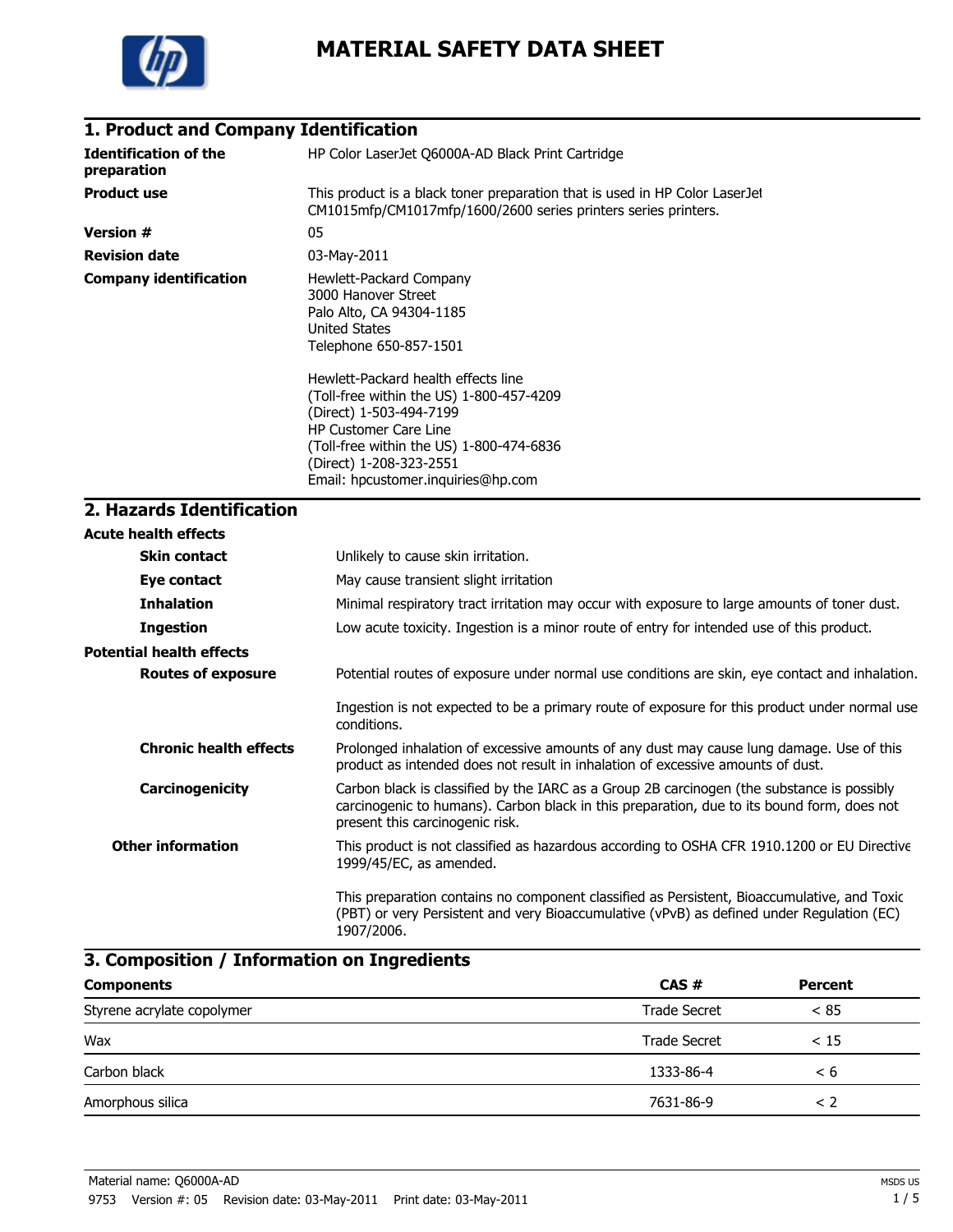| <b>4. First Aid Measures</b>                                       |                                                                                                                                          |             |                                                                                                                                                                                                                                                                                            |
|--------------------------------------------------------------------|------------------------------------------------------------------------------------------------------------------------------------------|-------------|--------------------------------------------------------------------------------------------------------------------------------------------------------------------------------------------------------------------------------------------------------------------------------------------|
| <b>First aid procedures</b>                                        |                                                                                                                                          |             |                                                                                                                                                                                                                                                                                            |
| Eye contact                                                        |                                                                                                                                          |             | Do not rub eyes. Immediately flush with large amounts of clean, warm water (low pressure) for at<br>least 15 minutes or until particles are removed. If irritation persists, consult a physician.                                                                                          |
| <b>Skin contact</b>                                                | develops or persists.                                                                                                                    |             | Wash affected areas thoroughly with mild soap and water. Get medical attention if irritation                                                                                                                                                                                               |
| <b>Inhalation</b>                                                  |                                                                                                                                          |             | Move person to fresh air immediately. If irritation persists, consult a physician.                                                                                                                                                                                                         |
| <b>Ingestion</b>                                                   | physician.                                                                                                                               |             | Rinse mouth out with water. Drink one to two glasses of water. If symptoms occur, consult a                                                                                                                                                                                                |
| <b>5. Fire Fighting Measures</b>                                   |                                                                                                                                          |             |                                                                                                                                                                                                                                                                                            |
| <b>Flammable properties</b>                                        | dispersed in air.                                                                                                                        |             | Like most organic material in powder form, toner can form explosive dust-air mixtures when finely                                                                                                                                                                                          |
| <b>Extinguishing media</b>                                         |                                                                                                                                          |             |                                                                                                                                                                                                                                                                                            |
| <b>Suitable extinguishing</b><br>media                             | CO2, water, or dry chemical                                                                                                              |             |                                                                                                                                                                                                                                                                                            |
| <b>Unsuitable extinguishing</b><br>media                           | None known.                                                                                                                              |             |                                                                                                                                                                                                                                                                                            |
| <b>Protection of firefighters</b>                                  |                                                                                                                                          |             |                                                                                                                                                                                                                                                                                            |
| <b>Protective equipment</b><br>and precautions for<br>firefighters | If fire occurs in the printer, treat as an electrical fire.                                                                              |             |                                                                                                                                                                                                                                                                                            |
| <b>Specific methods</b>                                            | None established.                                                                                                                        |             |                                                                                                                                                                                                                                                                                            |
| <b>Hazardous combustion</b><br>products                            | Carbon monoxide and carbon dioxide.                                                                                                      |             |                                                                                                                                                                                                                                                                                            |
| <b>6. Accidental Release Measures</b>                              |                                                                                                                                          |             |                                                                                                                                                                                                                                                                                            |
| <b>Personal precautions</b>                                        | Minimize dust generation and accumulation.                                                                                               |             |                                                                                                                                                                                                                                                                                            |
| <b>Environmental precautions</b>                                   | considerations.                                                                                                                          |             | Do not flush into surface water or sanitary sewer system. See also section 13 Disposal                                                                                                                                                                                                     |
| <b>Other information</b>                                           | federal, state, and local regulations.                                                                                                   |             | Slowly vacuum or sweep the material into a bag or other sealed container. Clean remainder with a<br>damp cloth or vacuum cleaner. If a vacuum is used, the motor must be rated as dust<br>explosion-proof. Fine powder can form explosive dust-air mixtures. Dispose of in compliance with |
| 7. Handling and Storage                                            |                                                                                                                                          |             |                                                                                                                                                                                                                                                                                            |
| <b>Handling</b>                                                    |                                                                                                                                          |             | Keep out of the reach of children. Avoid inhalation of dust and contact with skin and eyes. Use<br>with adequate ventilation. Keep away from excessive heat, sparks, and open flames.                                                                                                      |
| <b>Storage</b>                                                     | Keep out of the reach of children. Store at room temperature. Keep the container tightly closed<br>and dry. Keep tightly closed and dry. |             |                                                                                                                                                                                                                                                                                            |
| 8. Exposure Controls / Personal Protection                         |                                                                                                                                          |             |                                                                                                                                                                                                                                                                                            |
| <b>Occupational exposure limits</b>                                |                                                                                                                                          |             |                                                                                                                                                                                                                                                                                            |
| <b>ACGIH</b>                                                       |                                                                                                                                          |             |                                                                                                                                                                                                                                                                                            |
| <b>Components</b>                                                  |                                                                                                                                          | <b>Type</b> | <b>Value</b>                                                                                                                                                                                                                                                                               |
| Carbon black (1333-86-4)                                           |                                                                                                                                          | <b>TWA</b>  | 3.5000 mg/m3                                                                                                                                                                                                                                                                               |
| <b>U.S. - Tennessee</b>                                            |                                                                                                                                          |             |                                                                                                                                                                                                                                                                                            |
| <b>Components</b>                                                  |                                                                                                                                          | <b>Type</b> | <b>Value</b>                                                                                                                                                                                                                                                                               |
| Carbon black (1333-86-4)                                           |                                                                                                                                          | <b>TWA</b>  | 3.5000 mg/m3                                                                                                                                                                                                                                                                               |
| <b>Exposure guidelines</b>                                         | USA OSHA (TWA/PEL): 15 mg/m3 (Total Dust), 5 mg/m3 (Respirable Fraction)                                                                 |             |                                                                                                                                                                                                                                                                                            |
|                                                                    |                                                                                                                                          |             | ACGIH (TWA/TLV): 10 mg/m3 (Inhalable Particulate), 3 mg/m3 (Respirable Particulate)                                                                                                                                                                                                        |
|                                                                    | mg/m3                                                                                                                                    |             | Amorphous silica: USA OSHA (TWA/PEL): 20 mppcf 80 (mg/m3)/%SiO2, ACGIH (TWA/TLV): 10                                                                                                                                                                                                       |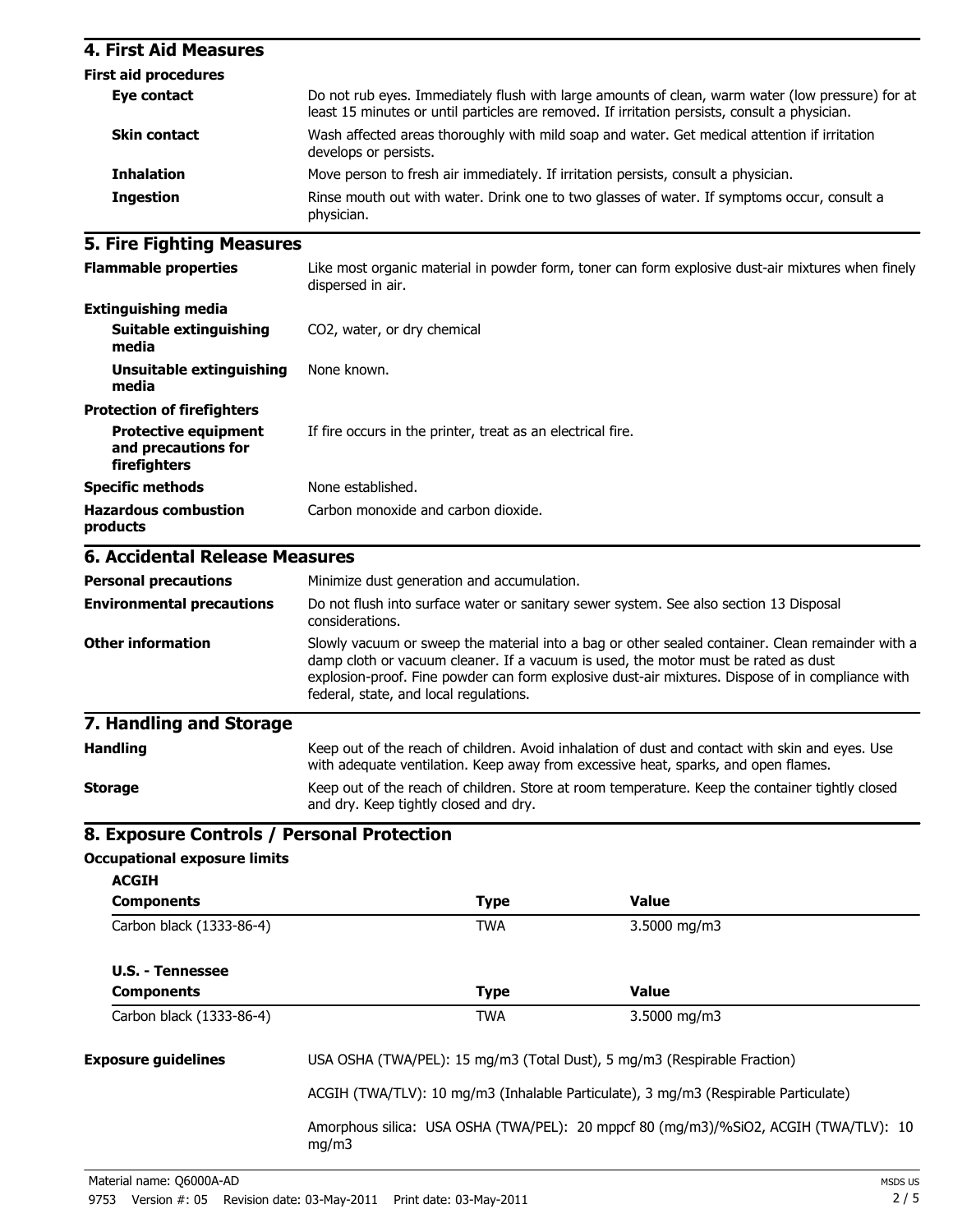|  |  | <b>Personal protective equipment</b> |
|--|--|--------------------------------------|
|--|--|--------------------------------------|

**General** No personal respiratory protective equipment required under normal conditions of use.

### **9. Physical & Chemical Properties**

| 9. Physical & Chemical Properties                 |                                                                                                                                                                                                                                                                                                                                                                                                                                                                                         |
|---------------------------------------------------|-----------------------------------------------------------------------------------------------------------------------------------------------------------------------------------------------------------------------------------------------------------------------------------------------------------------------------------------------------------------------------------------------------------------------------------------------------------------------------------------|
| <b>Appearance</b>                                 | Fine powder                                                                                                                                                                                                                                                                                                                                                                                                                                                                             |
| Color                                             | Black.                                                                                                                                                                                                                                                                                                                                                                                                                                                                                  |
| Odor                                              | Slight plastic odor                                                                                                                                                                                                                                                                                                                                                                                                                                                                     |
| <b>Odor threshold</b>                             | Not available.                                                                                                                                                                                                                                                                                                                                                                                                                                                                          |
| <b>Physical state</b>                             | Solid                                                                                                                                                                                                                                                                                                                                                                                                                                                                                   |
| <b>Form</b>                                       | solid                                                                                                                                                                                                                                                                                                                                                                                                                                                                                   |
| рH                                                | Not applicable                                                                                                                                                                                                                                                                                                                                                                                                                                                                          |
| <b>Melting point</b>                              | Not available.                                                                                                                                                                                                                                                                                                                                                                                                                                                                          |
| <b>Freezing point</b>                             | Not available.                                                                                                                                                                                                                                                                                                                                                                                                                                                                          |
| <b>Boiling point</b>                              | Not applicable                                                                                                                                                                                                                                                                                                                                                                                                                                                                          |
| <b>Flash point</b>                                | Not applicable                                                                                                                                                                                                                                                                                                                                                                                                                                                                          |
| <b>Evaporation rate</b>                           | Not applicable                                                                                                                                                                                                                                                                                                                                                                                                                                                                          |
| Flammability limits in air,<br>upper, % by volume | Not available.                                                                                                                                                                                                                                                                                                                                                                                                                                                                          |
| Flammability limits in air,<br>lower, % by volume | Not flammable                                                                                                                                                                                                                                                                                                                                                                                                                                                                           |
| <b>Vapor pressure</b>                             | Not applicable                                                                                                                                                                                                                                                                                                                                                                                                                                                                          |
| <b>Vapor density</b>                              | Not available.                                                                                                                                                                                                                                                                                                                                                                                                                                                                          |
| <b>Specific gravity</b>                           | $1 - 1.2$ (H2O = 1)                                                                                                                                                                                                                                                                                                                                                                                                                                                                     |
| <b>Relative density</b>                           | Not available.                                                                                                                                                                                                                                                                                                                                                                                                                                                                          |
| Solubility (water)                                | Negligible in water. Partially soluble in toluene and xylene.                                                                                                                                                                                                                                                                                                                                                                                                                           |
| <b>Auto-ignition temperature</b>                  | Not applicable                                                                                                                                                                                                                                                                                                                                                                                                                                                                          |
| <b>Decomposition temperature</b>                  | Not available.                                                                                                                                                                                                                                                                                                                                                                                                                                                                          |
| Softening point                                   | 212 - 302 °F (100 - 150 °C)                                                                                                                                                                                                                                                                                                                                                                                                                                                             |
| <b>Viscosity</b>                                  | Not applicable                                                                                                                                                                                                                                                                                                                                                                                                                                                                          |
| <b>Percent volatile</b>                           | 0 % estimated                                                                                                                                                                                                                                                                                                                                                                                                                                                                           |
| <b>VOC</b>                                        | Not available.                                                                                                                                                                                                                                                                                                                                                                                                                                                                          |
| <b>Other information</b>                          | Decomposition temperature: $>$ 200 ° C                                                                                                                                                                                                                                                                                                                                                                                                                                                  |
| 10. Chemical Stability & Reactivity Information   |                                                                                                                                                                                                                                                                                                                                                                                                                                                                                         |
| <b>Chemical stability</b>                         | Stable under normal storage conditions.                                                                                                                                                                                                                                                                                                                                                                                                                                                 |
| <b>Conditions to avoid</b>                        | Imaging Drum: Exposure to light                                                                                                                                                                                                                                                                                                                                                                                                                                                         |
| <b>Incompatible materials</b>                     | Strong oxidizers                                                                                                                                                                                                                                                                                                                                                                                                                                                                        |
| <b>Hazardous decomposition</b><br>products        | Carbon monoxide and carbon dioxide.                                                                                                                                                                                                                                                                                                                                                                                                                                                     |
| <b>Possibility of hazardous</b><br>reactions      | Will not occur.                                                                                                                                                                                                                                                                                                                                                                                                                                                                         |
| 11. Toxicological Information                     |                                                                                                                                                                                                                                                                                                                                                                                                                                                                                         |
| <b>Oral toxicity</b>                              | LD50/oral/rat >2000 mg/kg; (OECD 401); Not harmful Not classified for acute oral toxicity<br>according to EU Directive 67/548/EEC and 1999/45/EC.                                                                                                                                                                                                                                                                                                                                       |
| Carcinogenicity                                   | Carbon black is classified as a carcinogen by the IARC (possibly carcinogenic to humans, Group<br>2B) and by the State of California under Proposition 65. In their evaluations of carbon black,<br>both organizations indicate that exposure to carbon black, per se, does not occur when it<br>remains bound within a product matrix, specifically, rubber, ink, or paint. Carbon black is<br>present only in a bound form in this preparation. None of the other ingredients in this |

preparation are classified as carcinogens according to ACGIH, EU, IARC, MAK, NTP or OSHA.

### **IARC Monographs. Overall Evaluation of Carcinogenicity**

| Amorphous silica (CAS 7631-86-9) | 3 Not classifiable as to carcinogenicity to humans. |
|----------------------------------|-----------------------------------------------------|
|----------------------------------|-----------------------------------------------------|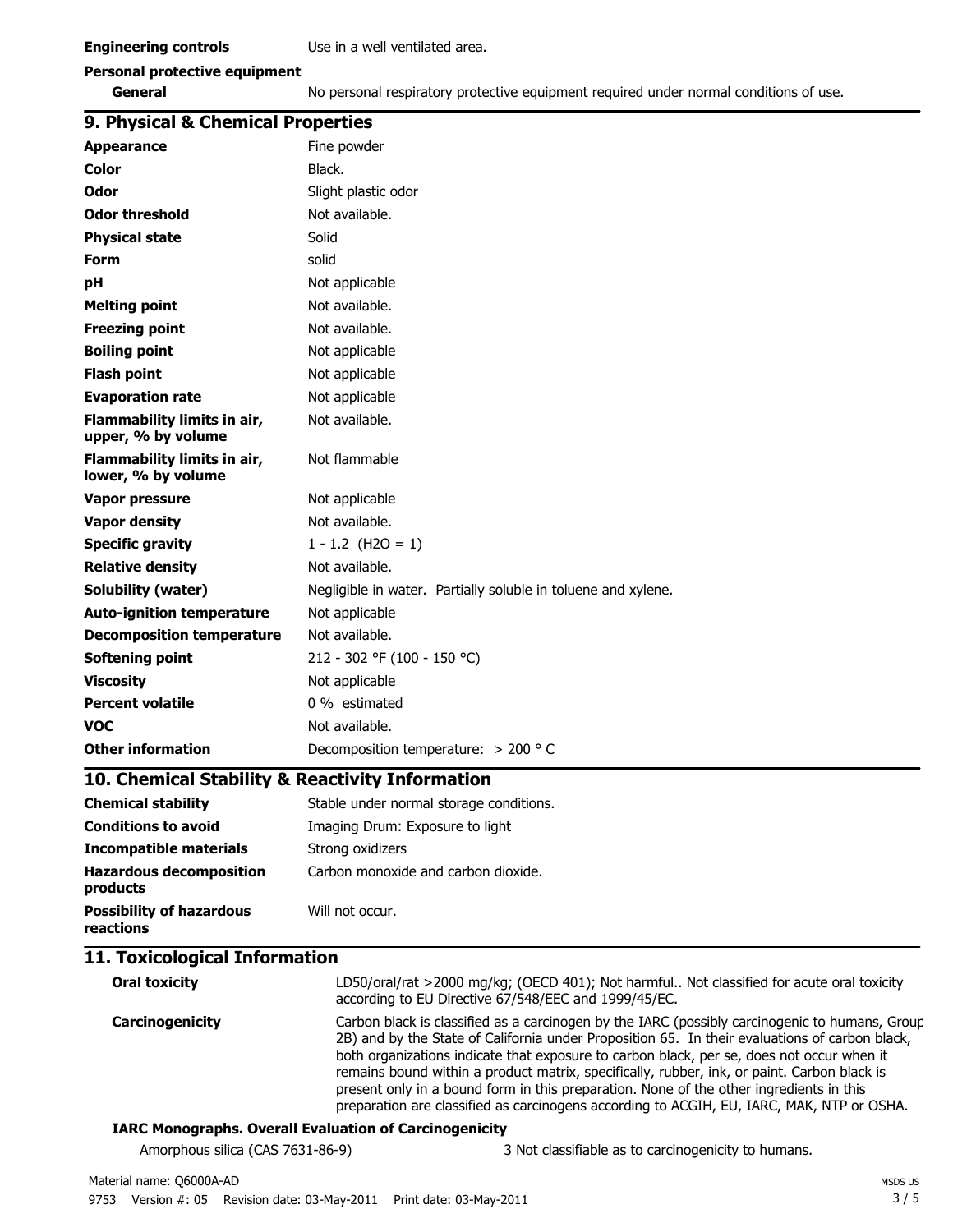| Carbon black (CAS 1333-86-4)                                | 2B Possibly carcinogenic to humans.                                                                                                                                                                                                                                                                               |
|-------------------------------------------------------------|-------------------------------------------------------------------------------------------------------------------------------------------------------------------------------------------------------------------------------------------------------------------------------------------------------------------|
| <b>Inhalation toxicity</b>                                  | No information available.                                                                                                                                                                                                                                                                                         |
|                                                             | Not classified for acute inhalation toxicity according to EU Directive 67/548/EEC and<br>1999/45/EC.                                                                                                                                                                                                              |
| Serious eye damage/eye<br>irritation                        | Not classified as irritant, according to OSHA Hazard Communication Standard (HCS) and EU<br>Directive 67/548/EEC and as amended.                                                                                                                                                                                  |
| <b>Skin sensitization</b>                                   | Not classified as irritant, according to OSHA Hazard Communication Standard (HCS) and EU<br>Directive 67/548/EEC and as amended.                                                                                                                                                                                  |
| <b>Chronic toxicity</b>                                     | No information available.                                                                                                                                                                                                                                                                                         |
| <b>Sensitization</b>                                        | Not classified as a sensitizer according to EU Directive 67/548/EEC and as amended, and OSHA<br>HCS (US).                                                                                                                                                                                                         |
| <b>Mutagenicity</b>                                         | Negative, does not indicate mutagenic potential (Ames Test: Salmonella typhimurium)                                                                                                                                                                                                                               |
| <b>Reproductivity</b>                                       | Not classified as toxic according to EU Directive 67/548/EEC and as amended, California Prop. 65,<br>and DFG (Germany).                                                                                                                                                                                           |
| <b>Further information</b>                                  | Complete toxicity data are not available for this specific formulation<br>Refer to Section 2 for potential health effects and Section 4 for first aid measures.                                                                                                                                                   |
| 12. Ecological Information                                  |                                                                                                                                                                                                                                                                                                                   |
| <b>Ecotoxicity</b>                                          | LL50: $> 1000$ mg/l, Rainbow Trout, 96.00 Hours                                                                                                                                                                                                                                                                   |
| <b>Persistence and degradability</b>                        | Not available.                                                                                                                                                                                                                                                                                                    |
| <b>13. Disposal Considerations</b>                          |                                                                                                                                                                                                                                                                                                                   |
| <b>Disposal instructions</b>                                | Do not shred toner cartridge, unless dust-explosion prevention measures are taken. Finely<br>dispersed particles may form explosive mixtures in air. Dispose of in compliance with federal, state,<br>and local regulations.                                                                                      |
|                                                             | HP's Planet Partners (trademark) supplies recycling program enables simple, convenient recycling<br>of HP original inkjet and LaserJet supplies. For more information and to determine if this service<br>is available in your location, please visit http://www.hp.com/recycle.                                  |
| <b>14. Transport Information</b>                            |                                                                                                                                                                                                                                                                                                                   |
| <b>Further information</b>                                  | Not a dangerous good under DOT, IATA, ADR, IMDG, or RID.                                                                                                                                                                                                                                                          |
| 15. Regulatory Information                                  |                                                                                                                                                                                                                                                                                                                   |
| <b>US federal regulations</b>                               | US EPA TSCA Inventory: All chemical substances in this product comply with all rules or orders<br>under TSCA.                                                                                                                                                                                                     |
| <b>CERCLA (Superfund) reportable quantity</b><br>None       |                                                                                                                                                                                                                                                                                                                   |
| <b>Occupational Safety and Health Administration (OSHA)</b> |                                                                                                                                                                                                                                                                                                                   |
| 29 CFR 1910.1200<br>hazardous chemical                      | No                                                                                                                                                                                                                                                                                                                |
|                                                             | <b>Superfund Amendments and Reauthorization Act of 1986 (SARA)</b>                                                                                                                                                                                                                                                |
| <b>Hazard categories</b>                                    | Immediate Hazard - No<br>Delayed Hazard - No<br>Fire Hazard - No<br>Pressure Hazard - No<br>Reactivity Hazard - No                                                                                                                                                                                                |
| <b>Section 302 extremely</b><br>hazardous substance         | No                                                                                                                                                                                                                                                                                                                |
| <b>Section 311 hazardous</b><br>chemical                    | No                                                                                                                                                                                                                                                                                                                |
| <b>Regulatory information</b>                               | All chemical substances in this HP product have been notified or are exempt from notification<br>under chemical substances notification laws in the following countries: US (TSCA), EU<br>(EINECS/ELINCS), Switzerland, Canada (DSL/NDSL), Australia, Japan, Philippines, South Korea,<br>New Zealand, and China. |